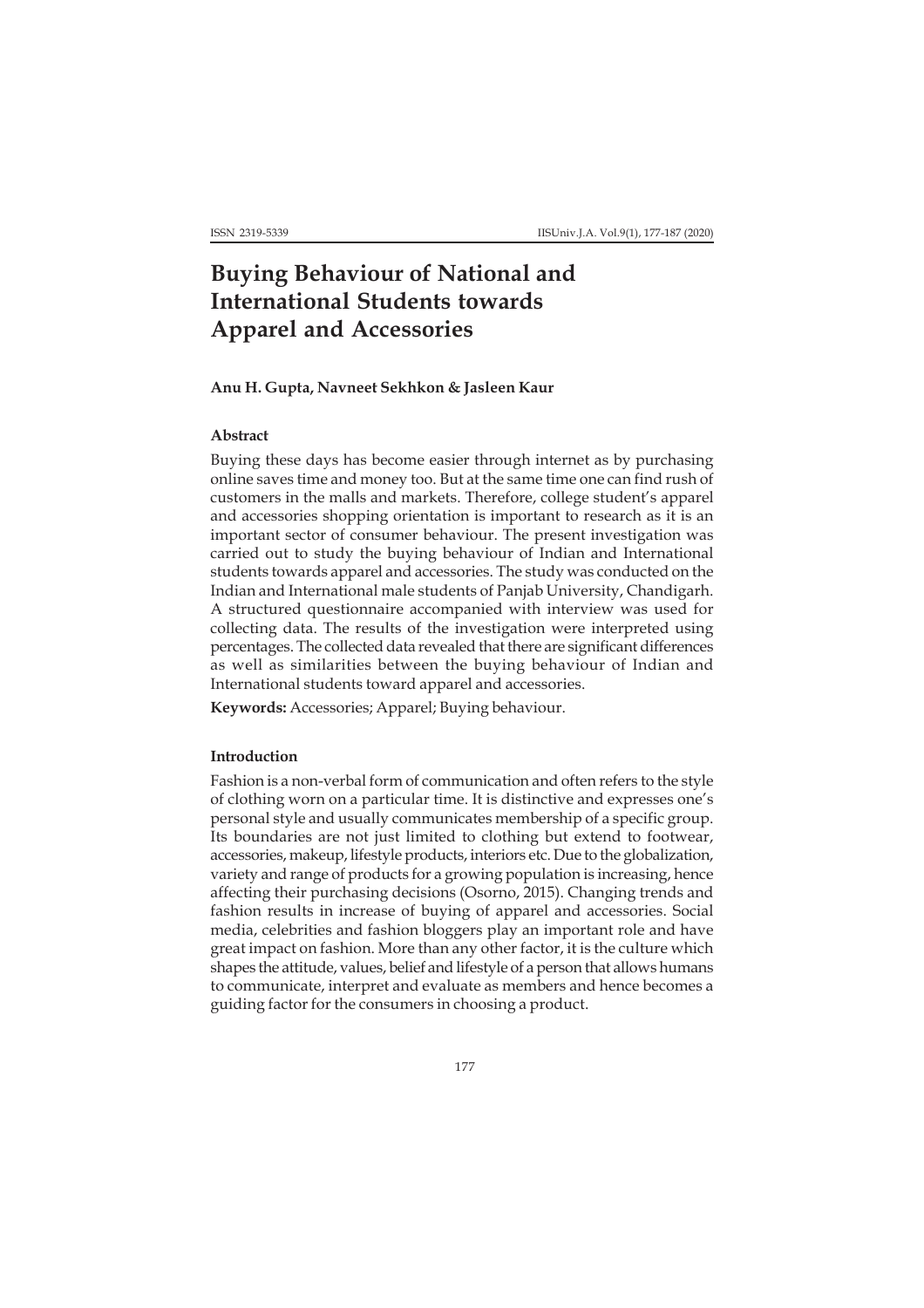Norms of society and its culture play an important role in the design and production of apparels and accessories. Country's traditional attire symbolizes its culture. People feel confident and proud while wearing their traditional dress. When an individual visits another country for a longer duration, one encounters a different culture while interacting with the natives or residents of that countryand would like to change according to the place of visit. This also affects ones' choice as well as buying decisions. Sicat (2011) emphasized that foreign students try to adapt by accepting the food, clothing, lodging and other practices of the country of their visit and stay.

 Fashion keeps on changing after a short period of time. Designers choose so many techniques to get people updated about latest trends, collections and they advertise about their products through magazine, brochures, newspapers etc. Buying these days has become easier through internet as by purchasing online saves time and money too.

Buying process is a method which is used for purchasing of products and further to know about its properties and quality. It can be impulsive or routine buying. There are number of steps which are taken by the customer while purchasing a product. A standard model of consumer purchase decision making is based on the demands, needs and wants of a consumer which includes information search, evaluation of choices, purchase and post-purchase evaluation. Consumers are referred as the king of the market and decide the demand and business in the market.

Apparel and accessories constitute a significant part of purchase of customers. On one side apparel and accessories add to the appearance of the wearer and on the other side its rising demand and usage creates a good employment opportunities in the business of apparel and accessories. Selection of good apparel and accessories are of concern for the students especially those who go to college and universities for education and their choice and collection reflects their buying behaviour. Chandigarh is a preferred destination for National and International tourists and also for students as an educational hub. This University with 78 teaching and research departments and 15 Centers for teaching and research provide ample study opportunities for students from all over the nation and overseas. Hence investigators thought of studying buying behaviour of apparel and accessories among Indian and International students of Panjab University with the following objectives:

## **Objectives**

1. To study the buying behaviour of apparel and accessories among the Indian students of Panjab University.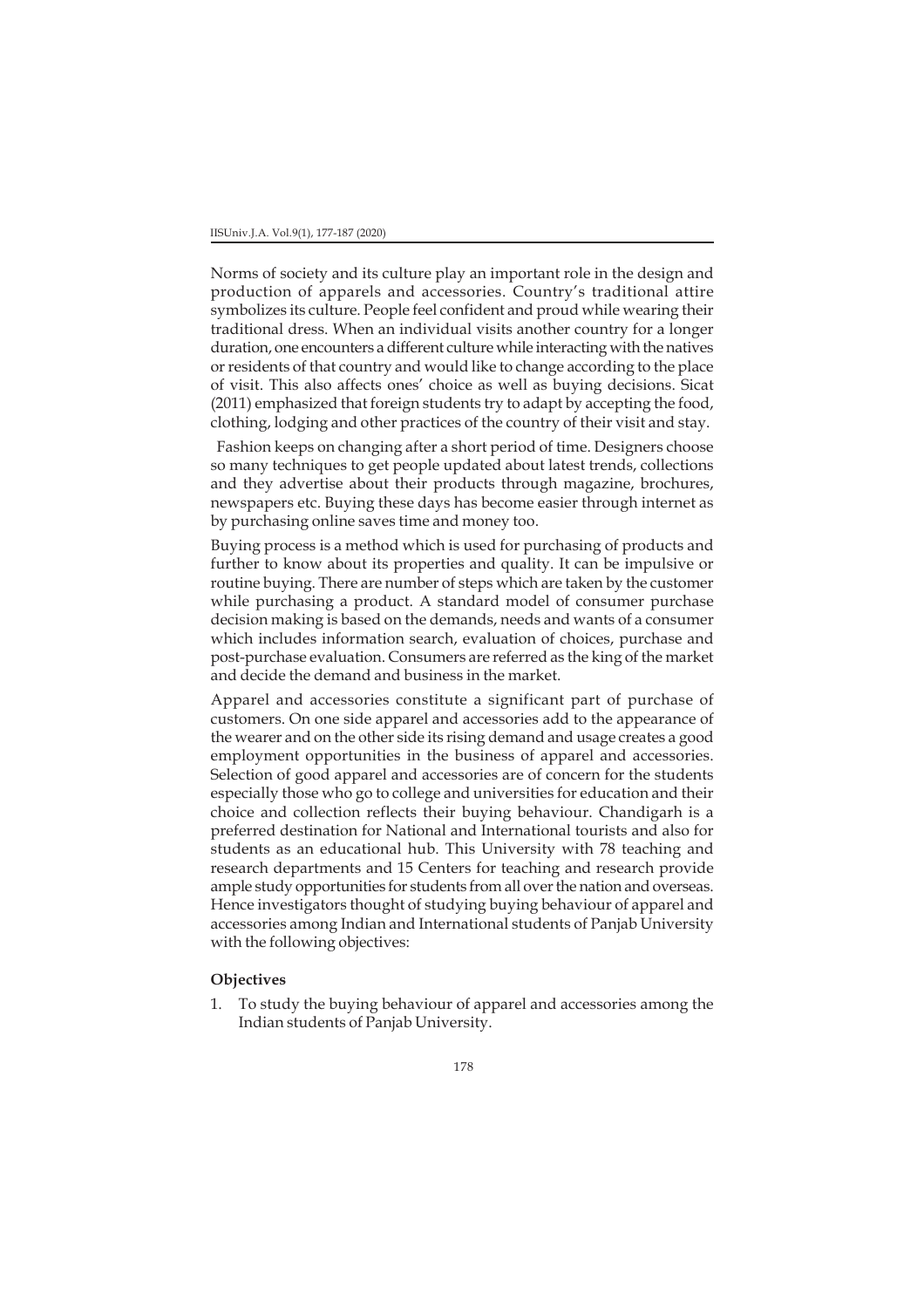- 2. To study the buying behaviour of apparel and accessories among the International students of Panjab University.
- 3. To compare the buying behaviour of apparel and accessories between the Indian students and International students of Panjab University.

## **Review of Literature**

Various research studies were reviewed to have a better understanding and exploration of the research problem. The studies are further discussed under two themes:

- 1. Consumer buying behaviour towards apparel
- 2. Factors affecting consumer behaviour

## **1. Consumer buying behaviour towards apparel**

Kawabata and Rabolt (1999) conducted a study to compare clothing purchase behaviour between US and Japanese students in terms of evaluative criteria, interest in clothing and fashion, information sources and money spent on clothing. The consumer attitudes in the two countries were similar in many ways. The most important evaluative criteria were the same: good fit, style, design, quality, price and color. In another research by Akubue (2002) on the choice of clothing and factors that influences clothing choices of female undergraduates at the University of Nigeria, Nsukka, shows that the female undergraduates make their choice with respect to the fashion in vogue which had the highest rating, for fitting purpose and to look attractive to the other students and protection from weather hazards. Vaani (2011) studied consumer buying behaviour towards branded and non-branded readymade garments in Ludhiana, India. The study concluded that people mainly shop after 15 days, majority of customers are brand conscious, consider it as a status symbol and they enjoy particular brand. Also, people want the qualitative product, easy availability, better performance and affordable price, whether it may be branded or nonbranded product. A study by Chakrapani (2015) focused on the consumer behaviour of Indian youth in the age of 15-25 years to understand and know their perception towards spending. Due to the increase in the employment rate and extensive raise in income, spending power has increased over the years and particularly the youth in the age of 15- 25 years like to shop more. The study of consumer behaviour is important for the field of marketing as it helps companies to develop smarter marketing strategies by getting knowledge about what affects the decision making of consumers (Khaniwale, 2015).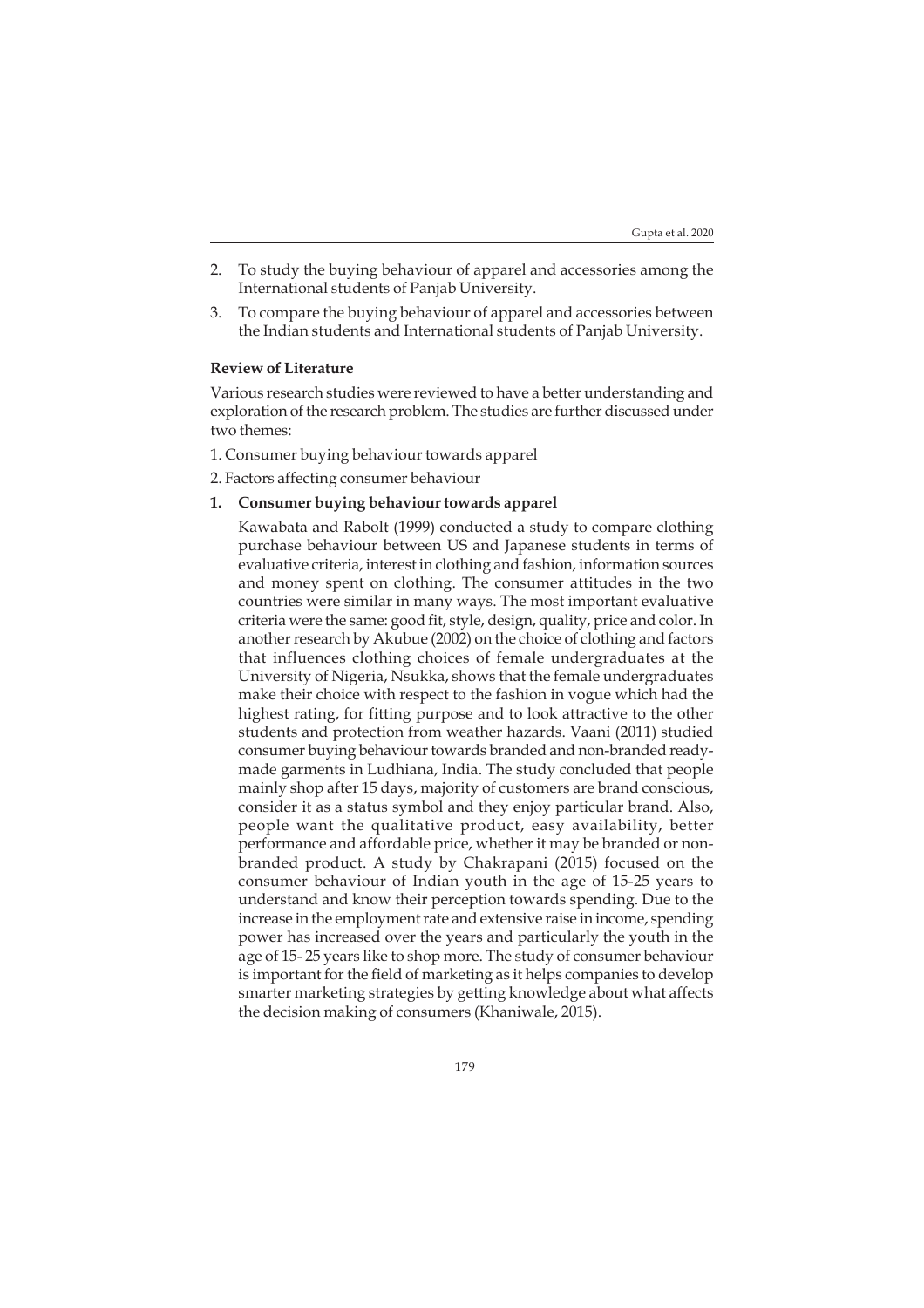## **2. Factors affecting consumer behaviour**

Customer behaviour is affected by different factors such as culture, social class, references group relation, family, salary, age, gender etc. The differences are more specific when two different consumer groups from different countries are compared (Yoldas, 2012). According to Osewe (2013) internet advertising plays a vital role in purchasing decision of the consumers. The study reveals that there is a positive relationship between internet advertising and consumer purchase decision. A study by Prasad (2014) revealed that customers generally prefer availability of latest designs, availability of options, convenience of pick and choice and family shopping under one roof rather than advertisements and trust.

Islam et al (2014) claimed that customers desire for product's quality, comfort, price, functional and aesthetic look, offer and discount and many other key buying factors suitable for them when visiting a brand showroom. According to Jadhav and Khanna (2015) five dimensions which influence buyers purchase behaviour are store attributes, product attributes, reference groups, promotional factors and consumer characteristics. Ahmad (2015) carried out a study to examine the influence of sales promotion on the buying behaviour. The consumer's attitude towards different promotional tools on buying behaviour is positive. Sales promotion tools support the existing business as an additional marketing strategy. This research explained that consumers' buying behaviour is affected by socio-demography, promotional tools such as price discounts, coupons, free samples and 'buy-one-get-onefree'. Prasad and Vetrivel (2016) conducted a study to understand visual merchandising and its impact on consumer buying behaviour. The study revealed that window display, fixture, signage, mannequin, colors and lighting affect the consumer buying behaviour. Displays play vital role in showcasing the latest trends and the new arrivals.

## **Methodology**

Indian and International students from different departments of Panjab University, Chandigarh were purposely selected for the present study. Multistage random sampling was employed for the selection of the sample. Eighty respondents were randomly chosen consisted of forty Indian and forty International male students from different departments for the study. A structured questionnaire was framed that contained questions regarding the buying behaviour of Indian and International male students towards apparel and accessories. Data collection also involved interviews and discussions with the respondents. The data collected from respondents was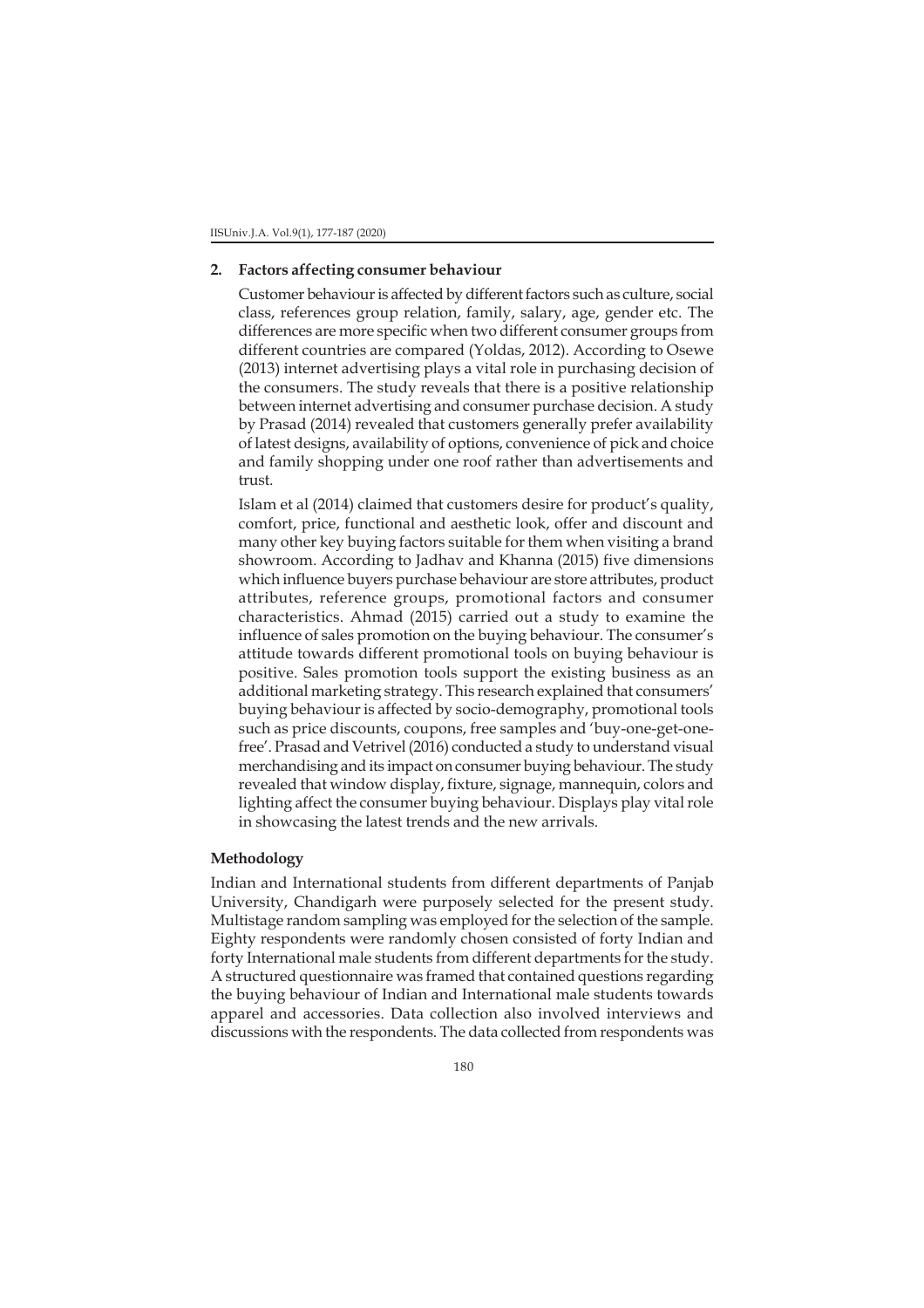coded, tabulated and was subjected to statistical analysis. Keeping in the mind the objectives, design and nature of the data, percentages were calculated and data was presented in the form of tables and bar graphs.

#### **Result and Discussion**

The results obtained from the present investigation are discussed below**:**

## **1. Preference of attire in daily routine**

The data revealed that 60% of International students and 25% of Indian students prefer to wear Jeans with T- Shirts in routine. Most of the International students investigated were native from Afghanistan and Indian students from Punjab and Haryana states, so Kurta- Pajama/ Salwars also preferred choice of both the student's community which was 32.5% and 25% respectively. Formal pants and shirts were preferred attire in day to day routine of 5% of International students and 12.5% of Indian students.



\*multiple responses

# **Fig1. Preference of attire in daily routine**

# **2. Preference for different types of accessories**

It is observed from the data that majority of the Indian students (42.5%) preferred simple accessories whereas International students preferred modern accessories (33%) as well as traditional accessories (33%).

**Table1. Preference for different types of accessories**

| Sr.<br>No. | Types of<br><b>Accessories</b> | Percentages %<br>(International Students) | Percentages%<br>(Indian Students) |  |  |
|------------|--------------------------------|-------------------------------------------|-----------------------------------|--|--|
|            | Traditional                    | 33%                                       | $7.5\%$                           |  |  |
|            | Simple                         | 27%                                       | 42.5%                             |  |  |
|            | Modern                         | 33%                                       | 32.5%                             |  |  |
| 4.         | Any Other                      | 7%                                        | 17.5%                             |  |  |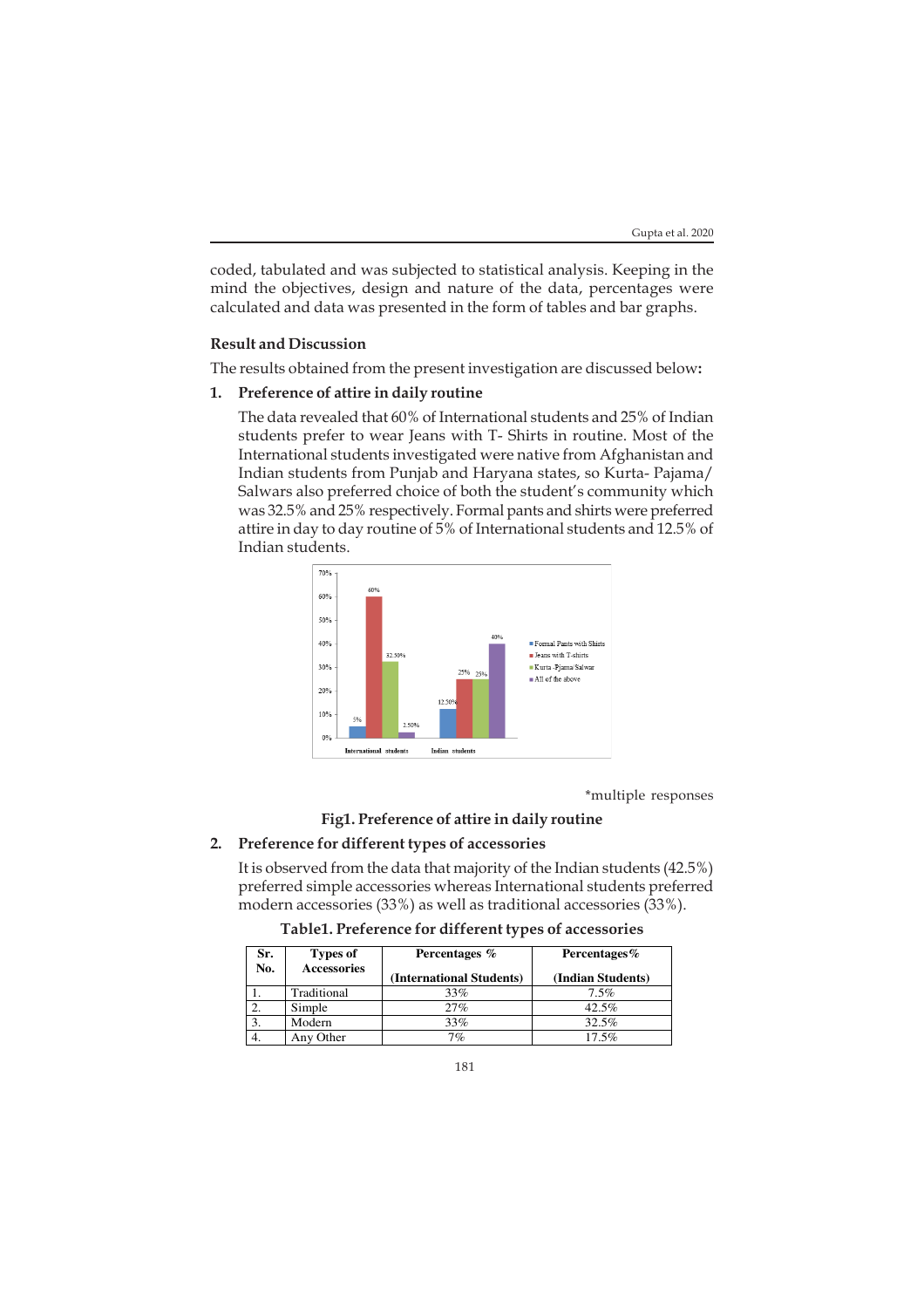## **3. Preference for the type of clothing**

The data indicated that majority of Indian and International male students prefer to buy branded clothes from the malls as well as online. Branded clothes are considered as status symbol among youth. Often students get attracted to the offers and discounts provided by the brand. International students prefer to buy apparels from same shop and window displays also play a role in shopping of apparel. colour, graphics, signage, lightning, seasonal displays and interior display invite the students to visit a shop. Discounts are also important when they select clothing items. Majority of Indian students were neutral especially with regards to buying from same shop, window displays or discounted shopping. Some of them also prefer to buy non branded clothes. Some of the garments especially Kurta - Pajama is preferred to be stitched by the tailor. A neutral response was found among both Indian and International students for surplus exports clothing.



**Fig2. Preference for the type of clothing by Indian students**



**Fig3. Preference for the type of clothing by International students**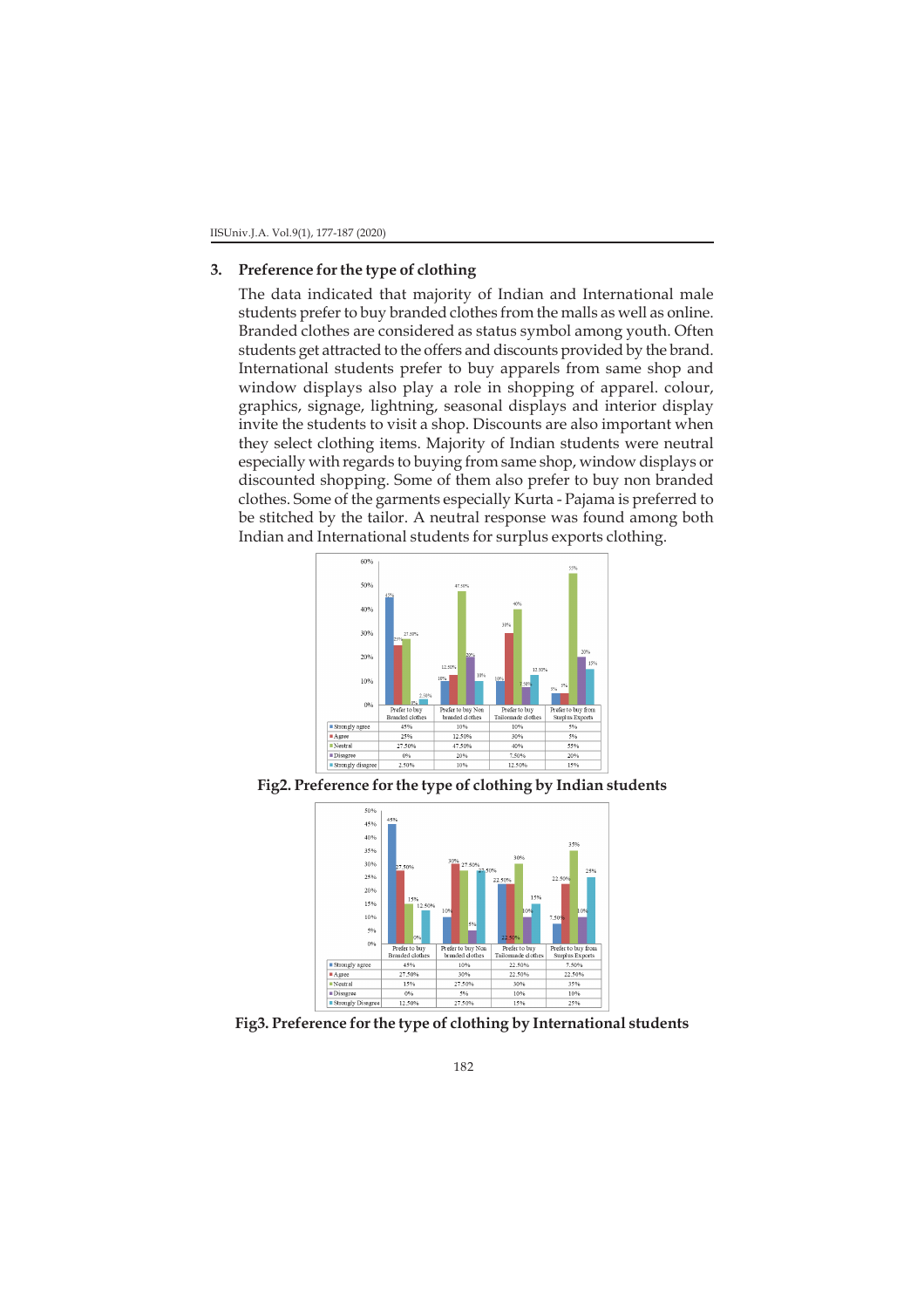### **3. Sources of inspiration for buying apparel and accessories**

Both International and Indian students preferred to wear accessories daily. Regarding their expenditure, it was found that both categories of students spent maximum money on food followed by clothing. 25% of both Indian and International students get inspired from celebrities regarding their clothing styles, 17.5% of International students and 30% of Indian students get inspired from Fashion Bloggers followed by them on social media sites like Instagram, Facebook etc. Moreover, Internet is a great inspiration for 47.5% of International students and 32.5% of Indian students. This indicates a great impact of social media on buying practices of students. It is also observed that, 10% of International students and 32.5% of Indian students got inspiration from magazines.



\*multiple responses

**Fig. 4. Sources of inspiration for buying Apparel and Accessories**

# **4. Preference for online buying of apparel and accessories**

Online as well as shopping from the retail stores is preferred by students for shopping apparel. Regarding shopping in the retail stores, International students mainly shop with their own country's friends and Indian students mainly shop with their family. Both International and Indian students reported to purchase new apparel after a month. The data indicated that International students (73%) preferred more to buy accessories online than Indian students (27.50%).



**Fig5. Preference for online buying of accessories**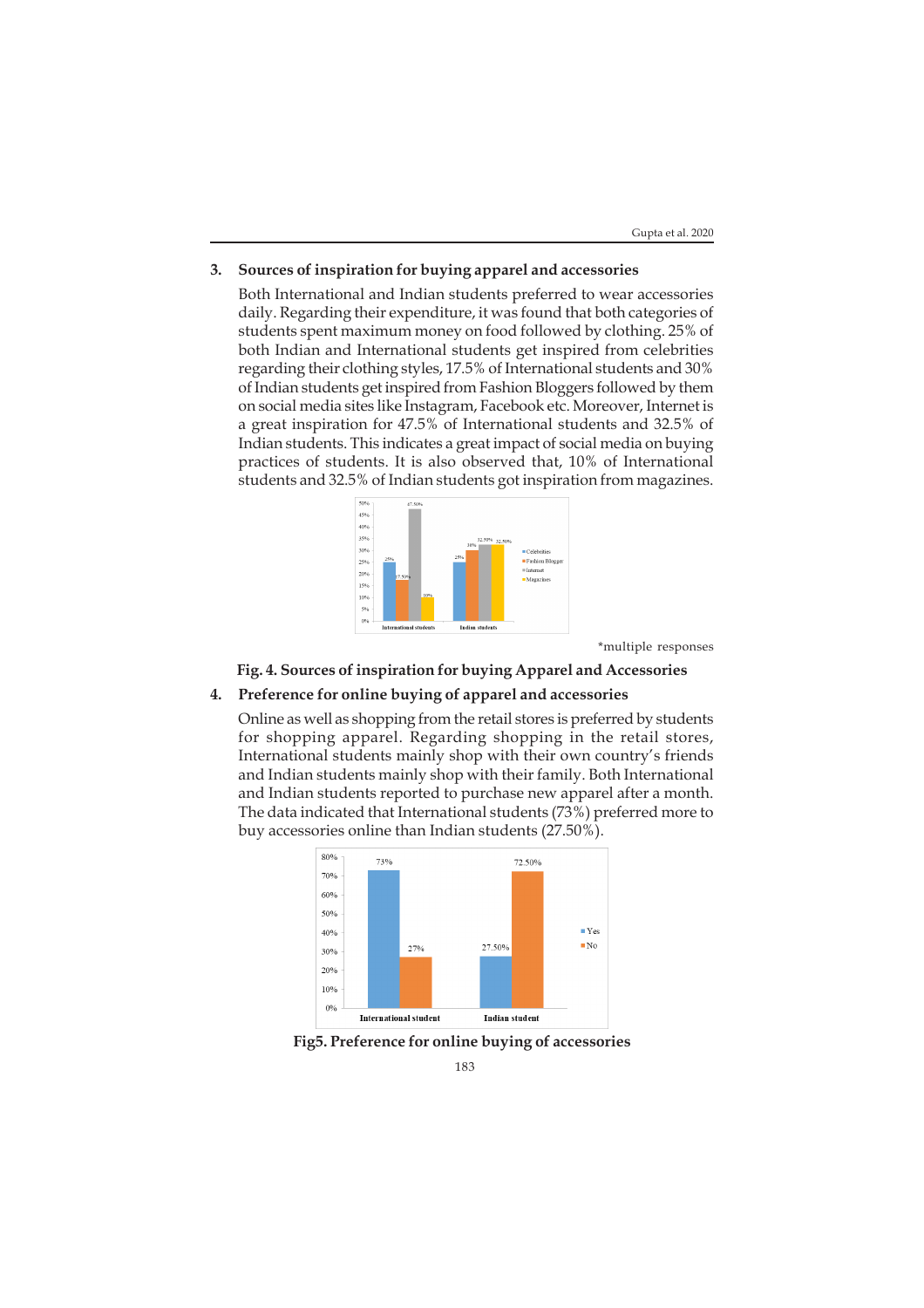### **5. Frequency of purchase of accessories**

It is observed from the data that maximum number (40%) of International students preferred to purchase accessories after 3 months and 50% Indian students purchase accessories after 6 months, 13% of International students and 41% of Indian students purchase accessories once a year whereas 20% of International students purchase when needed.



**Fig6. Frequency of purchase of accessories**

# **6. Factors affecting buying decisions of Indian and International students towards apparel and accessories**

It is observed from Table 2 that 40% of Indian students strongly agree to buy apparel and accessories at reasonable price because students prefer to spend maximum amount of their money on food followed by clothing, 47.5% of students make sure that whatever apparel and accessory they buy it suits them, 32.5% agree on preferring fresh arrivals followed by 45% who agree for colour of the apparel and accessories as a deciding factor for purchase. Good material, good quality, fit and style line are some important factors that Indian students consider while buying. On the other hand, Table 3 indicates that 42.5% of International students agree on purchasing apparel and accessories at reasonable price. Monthly expenditure on buying apparel by International students is more than Rs2000 per month whereas Indian students in the survey revealed that they spend less than Rs2000 per month. Half of the international students strongly agree on making sure whatever accessory they buy it suits them and 50% agree on the good material of the apparel and accessories. Maximum numbers of International students agree for fresh arrivals and colours while buying. Also, majority of International students strongly agree on having good fit and quality of the apparel and accessories. Both Indian and International students agree on modernization of apparel and accessories which were 57.5% and 55% respectively.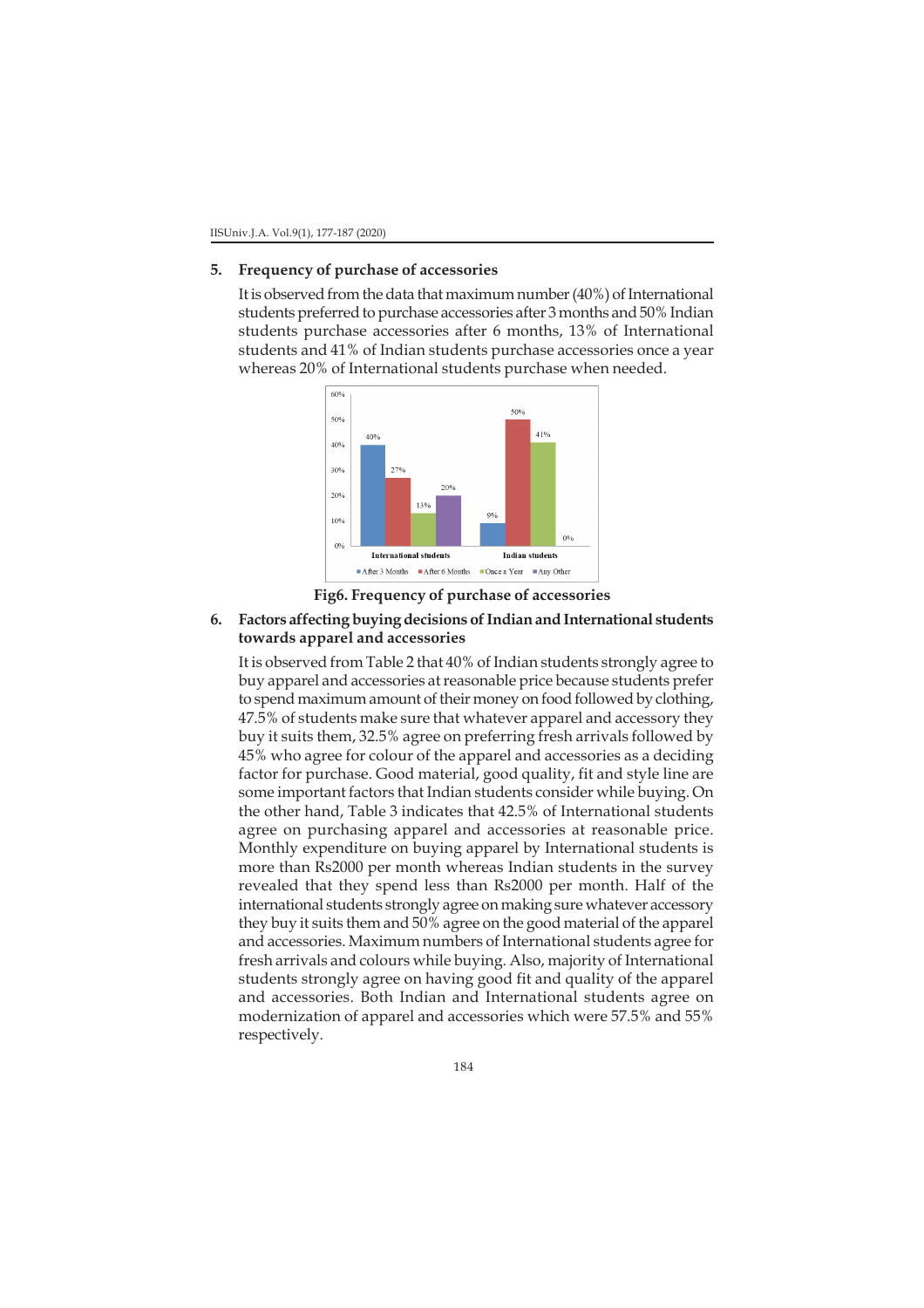| Factors affecting buying decision of Indian Students towards |                   |          |       |                |                 |          |  |  |  |  |
|--------------------------------------------------------------|-------------------|----------|-------|----------------|-----------------|----------|--|--|--|--|
| <b>Apparel and Accessories</b>                               |                   |          |       |                |                 |          |  |  |  |  |
| Sr.                                                          | <b>Factors</b>    | Strongly | Agree | <b>Neutral</b> | <b>Disagree</b> | Strongly |  |  |  |  |
| No.                                                          |                   | Agree    |       |                |                 | disagree |  |  |  |  |
| 1.                                                           | Reasonable price  | 40%      | 40%   | 20%            | $0\%$           | $0\%$    |  |  |  |  |
| 2.                                                           | It suits on me    | 47.5%    | 37.5% | 15%            | $0\%$           | $0\%$    |  |  |  |  |
| 3.                                                           | Fresh arrivals    | 32.5%    | 37.5% | 17.5%          | 0%              | 12.5%    |  |  |  |  |
| 4.                                                           | Good material     | 37.5%    | 45%   | 17.5%          | 0%              | $0\%$    |  |  |  |  |
| 5.                                                           | Good quality      | 52.5%    | 40%   | 7.5%           | $0\%$           | $0\%$    |  |  |  |  |
| 6.                                                           | Good fit          | 37.5%    | 55%   | 7.5%           | 0%              | 0%       |  |  |  |  |
| 7.                                                           | Style line of the | 25%      | 65%   | 10%            | $0\%$           | $0\%$    |  |  |  |  |
|                                                              | apparel           |          |       |                |                 |          |  |  |  |  |
| 8.                                                           | Colour            | 42.5%    | 45%   | 12.5%          | $0\%$           | $0\%$    |  |  |  |  |
| 9.                                                           | Modernization     | 25%      | 57.5% | 12.5%          | 5%              | $0\%$    |  |  |  |  |

## **Table 2. Factors affecting buying decision of Indian Students**

**Table 3. Factors affecting buying decision of International Students**

| Factors affecting buying decision of International Students towards |                                       |          |       |         |                 |          |  |  |  |
|---------------------------------------------------------------------|---------------------------------------|----------|-------|---------|-----------------|----------|--|--|--|
| <b>Apparel and Accessories</b>                                      |                                       |          |       |         |                 |          |  |  |  |
| Sr.                                                                 | <b>Factors</b>                        | Strongly | Agree | Neutral | <b>Disagree</b> | Strongly |  |  |  |
| No.                                                                 |                                       | Agree    |       |         |                 | disagree |  |  |  |
| 1.                                                                  | Reasonable price                      | 32.5%    | 42.5% | 15%     | 7.5%            | 2.5%     |  |  |  |
| 2.                                                                  | It suits on me                        | 50%      | 32.5% | 12.5%   | 5%              | $0\%$    |  |  |  |
| 3.                                                                  | Fresh arrivals                        | 32.5%    | 40%   | 12.5%   | 7.5%            | 7.5%     |  |  |  |
| 4.                                                                  | Good material                         | 25%      | 50%   | 12.5%   | 7.5%            | 5%       |  |  |  |
| 5.                                                                  | Good quality                          | 47.5%    | 32.5% | 17.5%   | $0\%$           | 2.5%     |  |  |  |
| 6.                                                                  | Good fit                              | 42.5%    | 40%   | 12.5%   | 5%              | $0\%$    |  |  |  |
| 7.                                                                  | line<br>Style<br><sub>of</sub><br>the | 32.5%    | 42.5% | 15%     | 5%              | 5%       |  |  |  |
|                                                                     | apparel                               |          |       |         |                 |          |  |  |  |
| 8.                                                                  | Colour                                | 37.5%    | 40%   | 12.5%   | 5%              | 5%       |  |  |  |
| 9.                                                                  | Modernization                         | 22.5%    | 55%   | 12.5%   | 5%              | 5%       |  |  |  |

# **Conclusion**

On the basis of the study it can be concluded that the International students prefer to wear Jeans with T-Shirts while going to their departments but on the other hand Indian students prefer to wear Formal Pants- Shirts, Kurta-Pajama/salwar as well as Jeans with T- Shirts. The International students like to purchase traditional and modern accessories but on the other hand Indian students go for simple ones. Both the groups of Indian and International students prefer to wear branded clothes at compatible price. Internet is the main source of inspiration to buy new products for both International and Indian students. Both Indian and International students like to buy accessories; International students like to buy after 3 months whereas Indian students like to buy after 6 months. Both International and Indian students like to purchase apparel and accessories at reasonable price,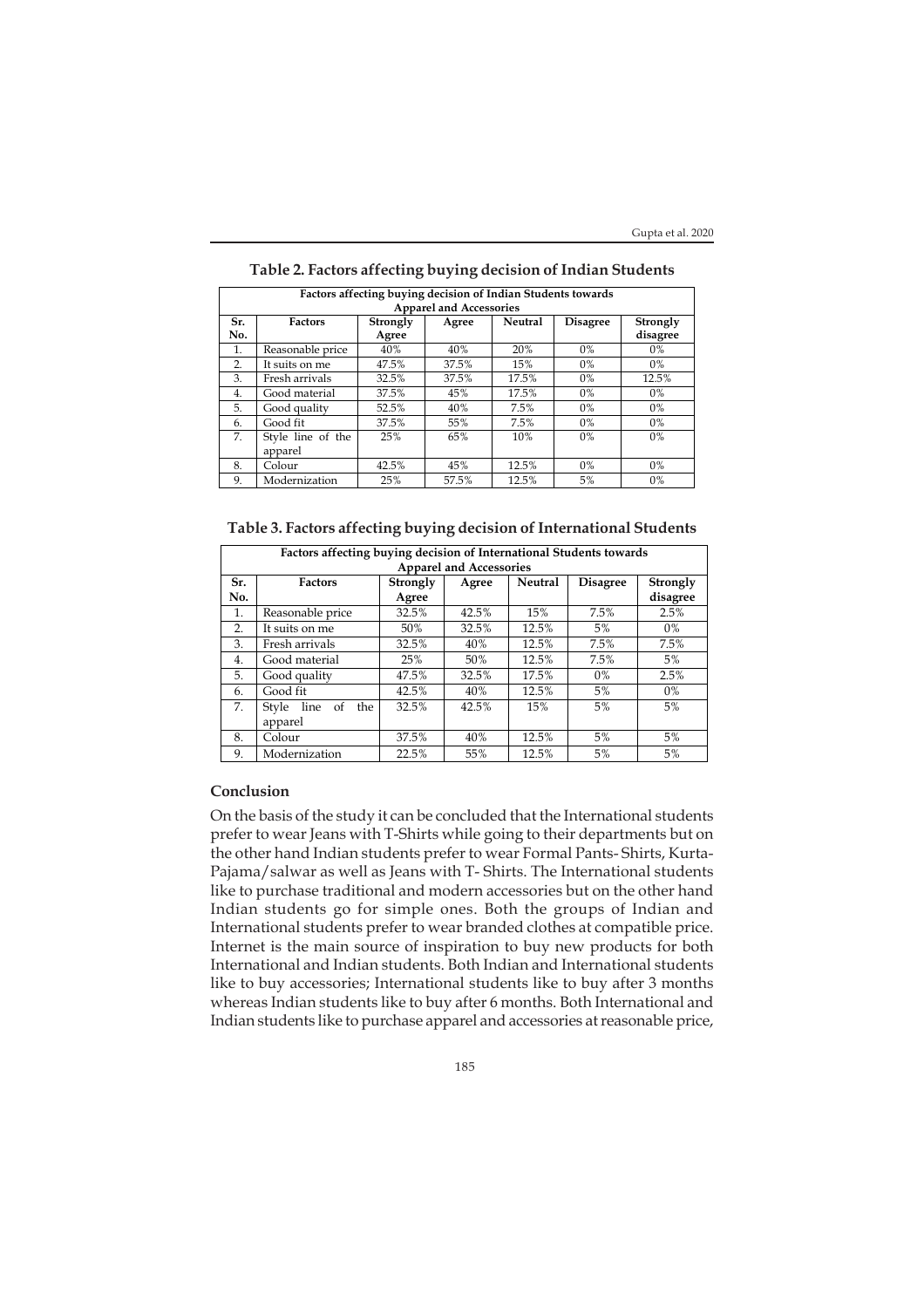fresh arrivals, having good quality, should fit well and complement them while wearing.

#### **Limitation of the Study**

The study is limited to the International and National male students of Panjab University, Chandigarh.

## **Scope for Further Research**

The study focuses on only one consumer group. Similar studies can be conducted on other consumer groups which will help marketers to have better knowledge about the behaviour of a consumer at the market place.

## **Work Cited (APA Style)**

- Ahmad, Syed Ali, et al. "Impact of sales promotion on consumer buying behavior in Pakistan." *International Interdisciplinary Journal of Scholarly Research* 1.3 (2015): 13-22.
- Akubue, B. N. "Preference for Clothing Styles Among Female Undergraduates Students in University of Nigeria Nsukka." *EU Anyakoha (Edited) Research Issue in Home Economic* (2002).
- Chakrapani, Amit. "Consumer behavior and preferences of Indian consumers towards apparel purchase in retail markets of India." *Innovative Journal of Business and Management* 4.04 (2015): 94-100.
- Islam, Md Mazedul, et al. "Customer perceptions in buying decision towards branded Bangladeshi local apparel products." *European Scientific Journal* 10.7 (2014): 482-497.
- Jadhav, Vilasini, and Monica Khanna. "Factors influencing online buying behavior of college students: A qualitative analysis." *The Qualitative Report* 21.1 (2016): 1-15.
- Kawabata, Hiroko, and Nancy J. Rabolt. "Comparison of clothing purchase behaviour between US and Japanese female university students." *Journal of Consumer Studies & Home Economics* 23.4 (1999): 213-223.
- Khaniwale, Manali. "Consumer buying behavior". *International Journal of innovation and scientific research*14.2 (2015): 278-286.
- Osewe, George Otieno. "The effectiveness of internet advertising on consumer behaviour: The case of University of Nairobi students."(*Unpublished doctoral thesis). University of Nairobi, Kenya.*
- Osorno, Silvia Correas. "Consumer behaviour towards the fashion industry.*" The fast fashion era*. Doctoral dissertation(2015): 1-29.